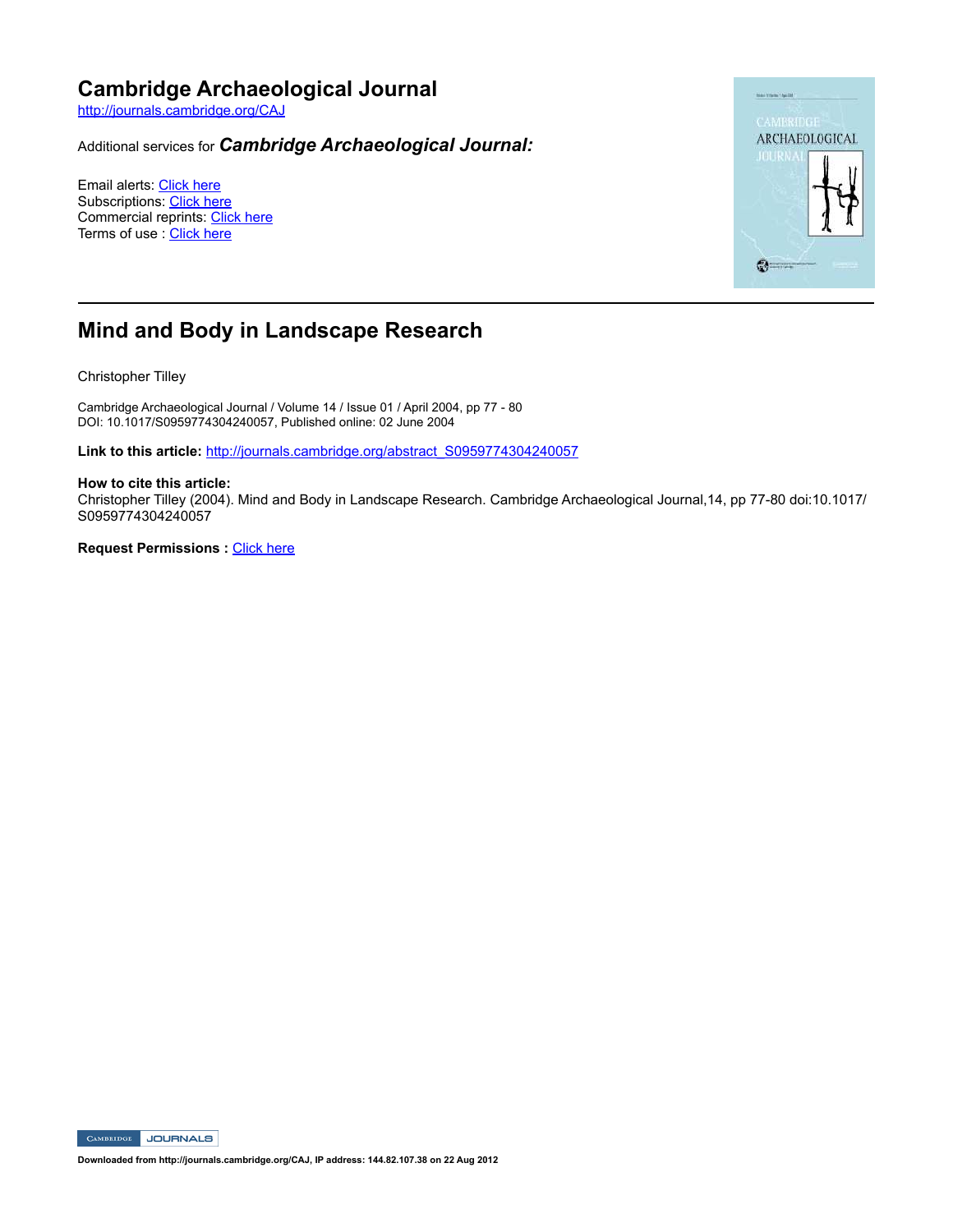# **Viewpoint**

# **Can Archaeology Recover Past Intentions?**

*The issue of intentionality lies at the heart of most archaeological interpretation. In the course of excavation or analysis we uncover the traces of sequences of human actions that we then proceed to interpret in terms of an original form or an original purpose or meaning that lay inside the minds of prehistoric or early historic individuals.*

*To take a very simple example, we see a polished stone axe as an intentional end-product, and an axe rough-out as evidence of an arrested process, on the assumption (perhaps quite a reasonable one) that the desired objective was in each case to produce a polished stone axe. Many of those abandoned at the rough-out stage are interpreted by archaeologists who look for imperfections in the raw material or other blemishes — which again assumes a particular intentionality — that the makers would have completed the work if only some such factor had not come to dissuade them. The problem of 'intended' form underlies (and indeed threatens to undermine) many typological approaches in archaeology; at the very least it questions whether the patterning that we see corresponds to some desired and intended end-product. It is easy to assume that Palaeolithic flint-knappers had in mind the image of an end-scraper or a backed knife when they set about their task, but is this borne out by ethnography?*

*Such ambiguities are not restricted to artefacts but apply also to settlement, economy and symbolic or ritual behaviour. Were prehistoric burial mounds designed as finished wholes and built stage by stage, by successive generations, according to a preconceived plan? Or were they constantly in process of modification and redescription? Can we distinguish sacred spaces from profane? Can we determine whether particular effects were intended or were merely chance by-products; the acoustics of enclosed spaces such as burial chambers pose particular challenges of interpretation. Rock art may appear to depict animals such as deer or boar: but are these real, living animals or are they mythical or symbolic beings?*

*The concern with the built and the made extends into the wider prehistoric landscape when we consider the meanings traditionally attached to rivers, lakes or mountains. These are sometimes materialized (or at least hinted at) through special practices of deposition or though the carving or painting of images at sacred locations. This may lead us to suppose that particular places in the landscape held a special significance, but can or should we seek to go further, and suggest what meaning or meanings were attached to them?*

*The contributions to this Viewpoint consider issues of intentionality across a range of archaeological contexts, from lithics to landscape. There are no simple answers, but a careful reading of patterning and innovation may allow informed insights into the ways in which past individuals interacted knowledgeably and intentionally with their surroundings and with each other.*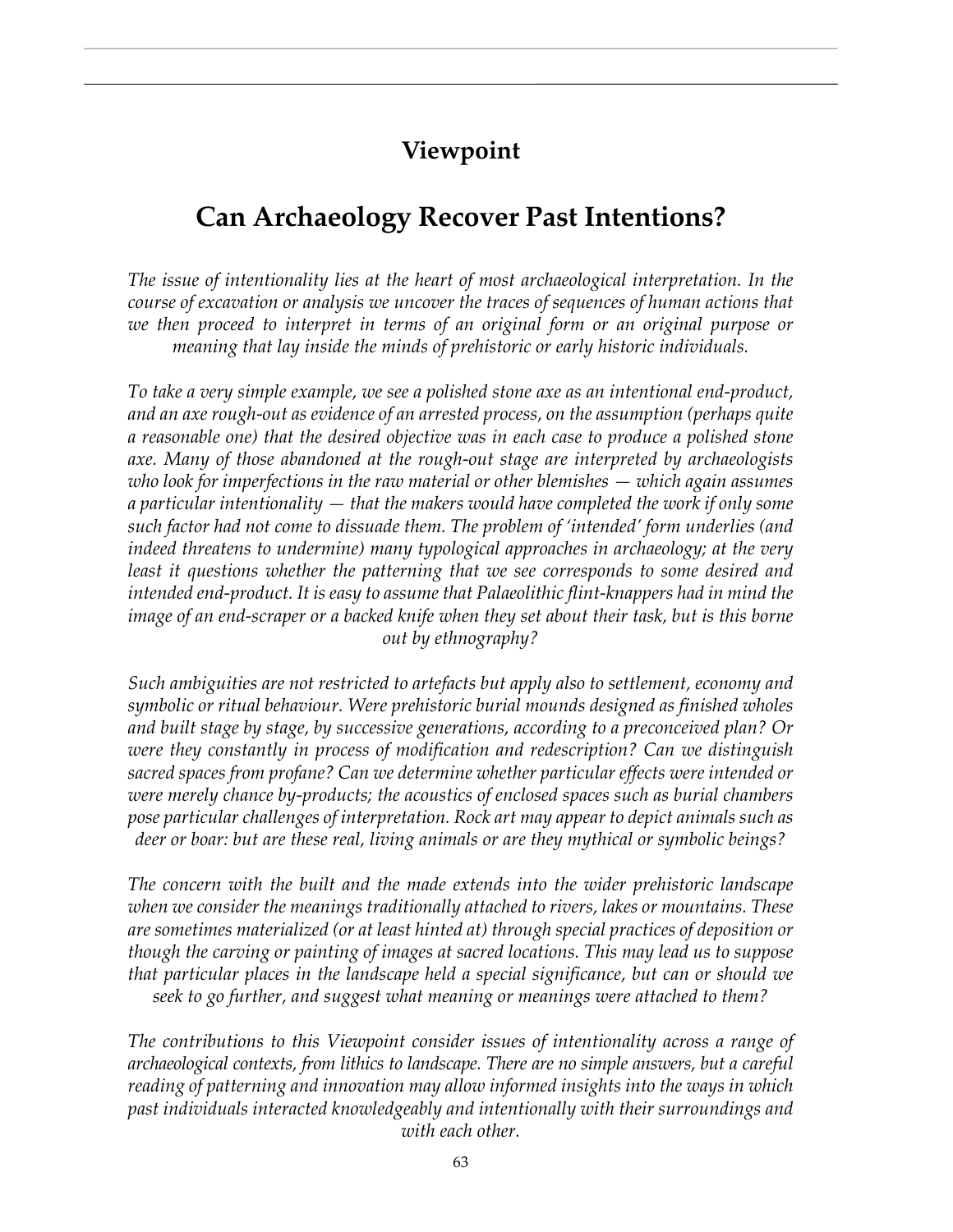### **Mind and Body in Landscape Research**

### Christopher Tilley

'Don't you find it all a bit depressing in the end? You'll never really know what was going on' (student comment)

Intentionality would seem to be the fundamental concept in all prehistoric landscape research. We want to know the reasons why people chose to settle in one place or another, built particular types of monuments where they did, how they moved around the landscape, procured, exchanged and consumed material and non-material resources, deposited artefacts, etc. If, then, we are hoping to interpret the patterns we perceive in the landscape in terms of intentions or reasons, archaeological research becomes inevitably cognitive in nature: we all have to be mind-readers.

From a traditional perspective, understanding the nature of prehistoric minds supposedly provides the key to interpreting material culture because the latter is a product of the former. We have to try and reconstruct the way people thought about the landscape in order to understand the manner in which they lived in it. Reconstructions of these prehistoric

*CAJ* 14:1, 77–80 © 2004 McDonald Institute for Archaeological Research DOI: 10.1017/S0959774304240057 Printed in the United Kingdom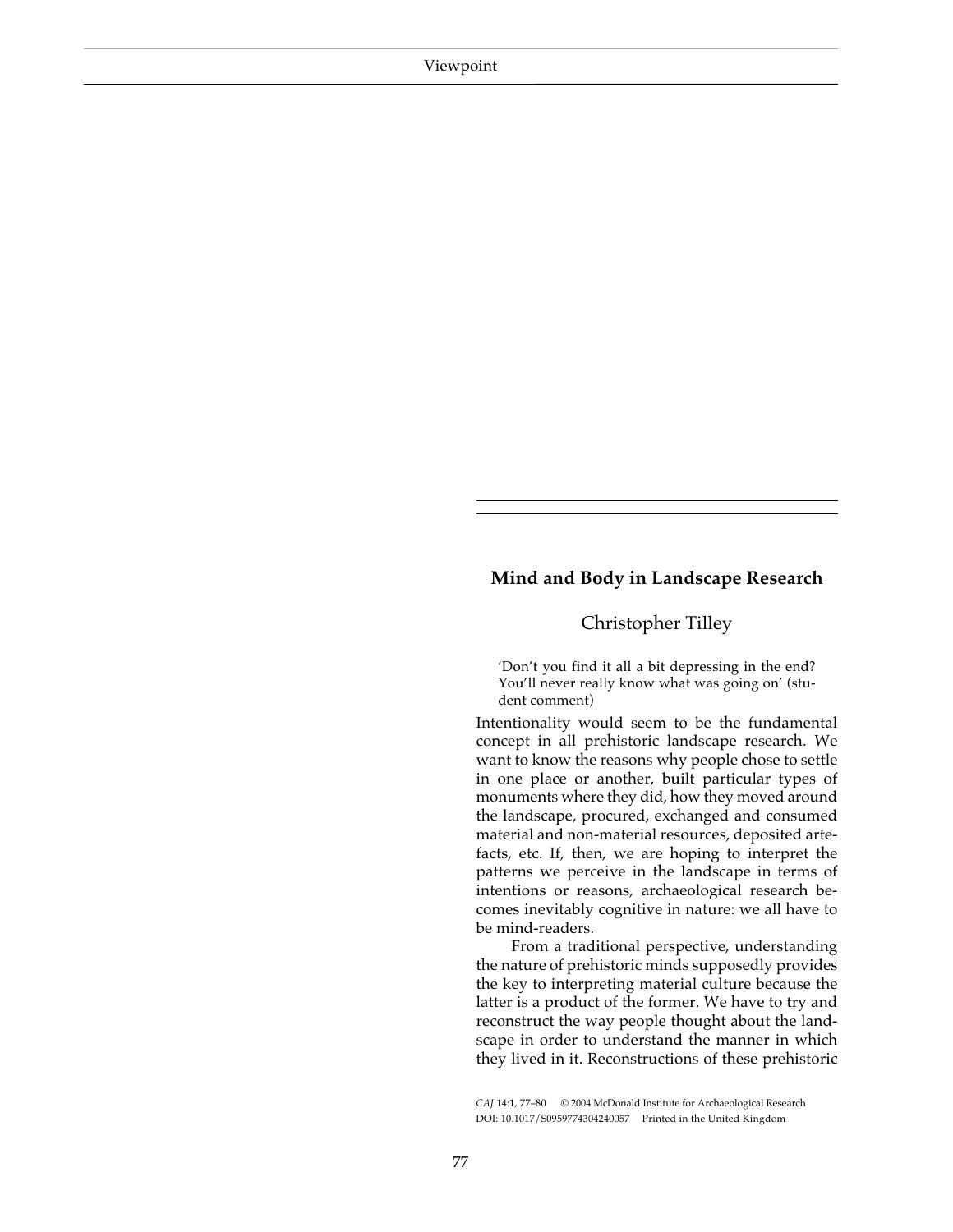mind-sets in the literature — usually implicit, because particular types of cognitive processes are rarely discussed — currently range between the extremes of a utilitarian logic of practicality and functionalist efficency, and a symbolic logic without any apparent constraint apart from, perhaps, its own internal coherence. Landscapes and environments either more or less determine what people do or they are blank slates in which anything becomes possible.

Yet whatever kind of logic we infer we're all bad mind-readers at the end of the day. Almost all statements in archaeological publications are replete with standard qualifications, the words: 'perhaps', 'possibly', 'could be', 'might be' fill our texts simply because the one thing that we can be certain about is that we can't think like prehistoric people and can never know their minds.

This, of course, is only the tip of the interpretive iceberg. Besides people having intentions or reasons for their actions we may need to consider differences between individual intentions and collective intentions. Then there are the unintended consequences, or outcomes of actions, which need to be taken into account, differences between the reasons behind making something and how it is received and understood by others. Furthermore, differences between discursive consciousness and practical, routinized or 'habitual' thought may be important. A classic understanding in anthropological research is that people frequently say one thing and do another. The reasons for their actions may typically be rationalized afterwards and therefore do not provide a reliable guide anyway to understanding why they have acted in one way or another. Fortunately this is not a problem for archaeologists as the archaeological record is the outcome of actual practice. Nevertheless, unacknowledged reasons or intentions are often fundamental: people may not be fully aware themselves of what they are doing and why. So the intentions an archaeologist might reconstruct would often not be the same as those which might have been held by prehistoric agents if we could only interview them. To cap it all, intentions or reasons for actions are rarely simple and singular. They are often complex and multiple and change through time.

Consequently there is never likely to be one way to understand landscapes in terms of intentions, but many. It becomes a multiple field of interpretive possibilities, a dialogue between the archaeologist and the material remains of practice. The only reason to be depressed about this is if we are striving for certainty. But that is not the name of the game in any social science. Just as we can't read past minds,

we can't read those in the present either. Whether we can even understand our own individual minds adequately is inherently problematic. We try to make sense of the material with which we work, explore interpretive possibilities which may throw more, or less light, on that which we seek to understand.

Material culture bears meaning and, because it has meaning, a recourse to mind in terms of seeking reasons or intentions for its production seems almost inevitable, bringing with it all the kinds of considerations mentioned above. Fieldwork in landscape archaeology crucially depends on the assignment of intentionality. The art of being able to make the statement 'this is a round barrow', 'this is a megalithic tomb', as opposed to a natural undulation or rock in the land surface, instantly makes a place meaningful for us. Then we can ask: why is it there? and what was it for? We do not ask such questions with regard to natural features. This culture/nature distinction, however, is in many ways problematic. A hill or a rock formation which nobody has made can, of course, be as meaningful as the round barrow or the megalith and sometimes more so. Consequently we need to uncouple the concepts of meaning and intentionality. The former is always assigned, the latter occurs because of human involvement. One of the problems of landscape research until recently has been a failure to do this so that the significance of 'natural' places for human settlement and land use have typically been downplayed or ignored.

Meaning may, in principle, reside anywhere in a landscape. Intentionality, by contrast, is fixed in it through human action, but both are invested in specific places. By investigating the relationship between natural places and cultural places in the landscape we can hope for a fuller and more nuanced interpretation. In doing so, an interpretive stress on mind in terms of intentions and reasons becomes radically altered. We do not require these concepts when investigating the potential significance of hills or stones but we are, of course, still interested in the manner in which people may have thought about and related to these places. This is a question of perception.

The traditional view of perception is that it flows from the mind. We are therefore dealing solely with cognitive processes. An alternative phenomenological view suggests that perception flows from the mind in the body. In other words, the manner in which humans perceive the world is intimately bound up with the kinds of bodies we all have, and in a basic sense, share. We see the world in and through the fleshiness of our bodies: perception is embodied. Now this perspective moves us away from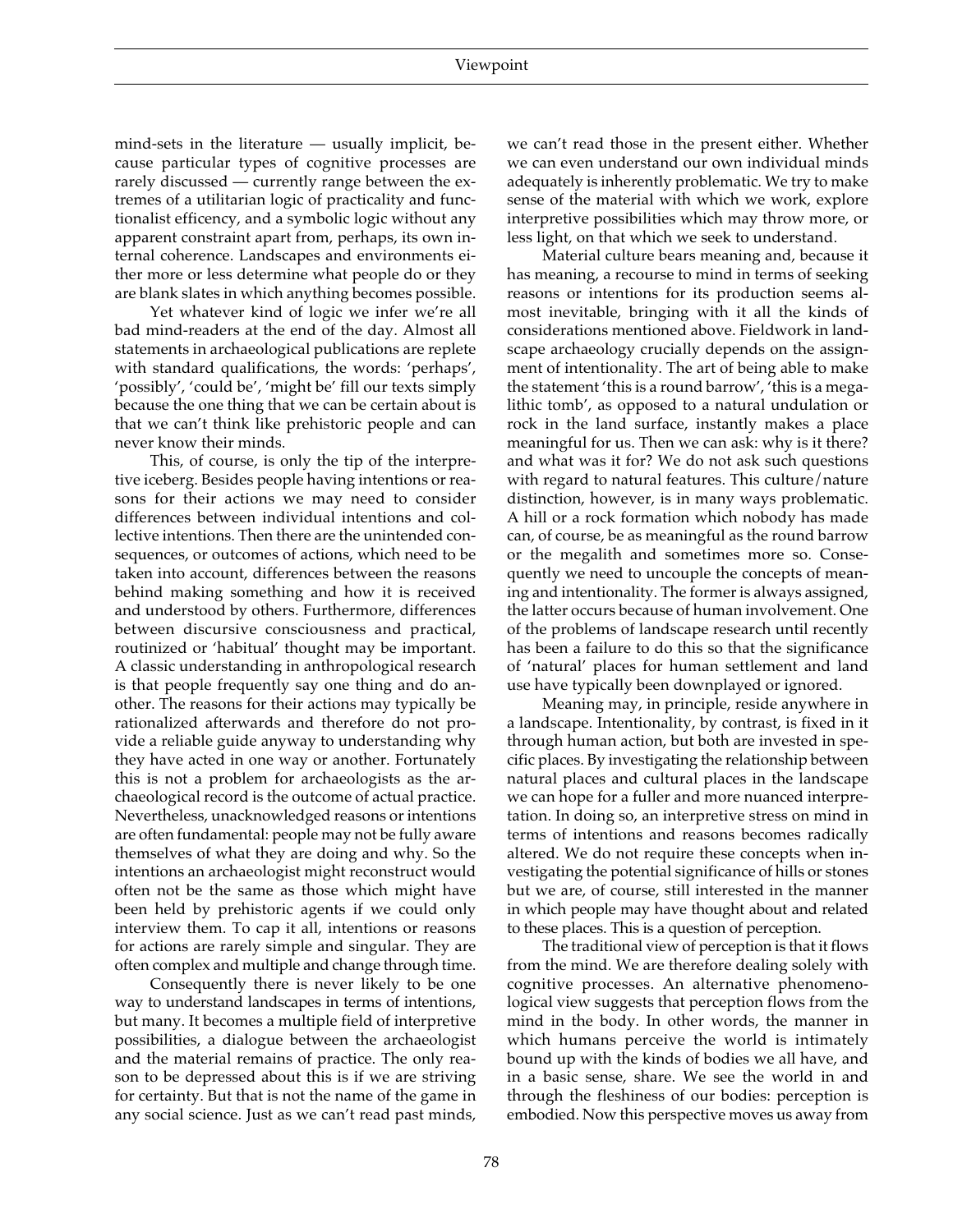a focus on intentionality and meaning as traditionally understood and in the manner discussed so far. We do not just interpret with our minds in a distanciated way, but through our sensing bodies. The body, in effect, becomes a primary research tool. We understand landscape not just through thinking about it, employing concepts of meaning and intentionality but through feeling it, through being there: the significance of the stone or the hill as experienced through the body. The logical outcome of this perspective is to call radically into question all forms of landscape research which are purely cognitive and attempt to reconstruct reasons or intentions without relating these to the physicality of bodily experience, at rest or in movement, in the landscape itself.

There is a further and more radical consequence of this stress on the embodied nature of experience: the need to call into question a distinction between persons with their minds and intentions, or reasons, and stones and hills and megaliths and barrows without any of these. A notion of intentionality has always been the key attribute of agency. It creates the familiar distinction between active subjects who think and passive objects that are inert and may have meanings ascribed to them or not. However, natural features of the landscape have effects on people as do cultural products. They may constrain or determine how one may move and what one perceives. In this sense they possess agency without thought or intentionality: they are more like subjects than objects (Tilley 1999). The power of this agency has profound effects on the manner in which we experience them and think them through our bodies. Landscape research then becomes the art of describing and discussing what kinds of effects natural features and cultural monuments have on us through our bodily experience of them. Quite crucially this leads to a redefinition of meaning in which we move away from considering it simply in traditional cognitive terms and linking it with a notion of intentionality. In other words we can discuss the bodily effects of landscapes: *how* landscapes come to be meaningful; and uncouple this question from *what* these landscapes meant. We can suggest reasons why the position of a natural stone or the location of a barrow was significant without necessarily having to translate this further into specific statements such as: 'it was significant because it may have represented a founding ancestor'.

I will try to illustrate this point by referring to an ongoing study of rock art in the landscape (see Tilley 2004, ch. 4; Tilley n.d.). While rock art typically occurs on 'natural' stones in landscape settings most work has ignored both. The study of rock art has always been dominated by the attempt to interpret the specific images. On one level this is simply about denotative meaning: is it a horse or a deer, a boat or a sledge? Then we move on to questions of connotative meaning and almost automatically want to know: what does this representation symbolize? What was its significance in the mind of the person who carved it? We go straight back to all the problems of trying to grapple with intentionality and meaning discussed above. We may get depressed and give up altogether, or simply write the images off in some way according to a standard rote formula, e.g. as yet another example of so-called 'entoptic phenomena,' or seek another kind of solace in the acts of documentation, and counting and measuring the images.

The alternative to this is to investigate: 1) the relationship between the images and the form and character of the rocks on which they occur; 2) the landscape settings and relationships between these rocks; and 3) the manner in which the carved panels and the individual images physically impact on an observer and the manner in which perception of them is mediated through the human body itself, either at rest, or in movement. It is this last point I will expand on here.

The images themselves, according to their specific arrangement on the rock surface, clearly perform work. They exert an agency through the body that must look down, look up, move among them, or view them at a distance, walk to the right or to the left, turn and so on. They may also, to various degrees, exert a purely visual fascination and power by drawing in and transfixing vision, acting as 'traps' (see Gell 1998). Moving around, between and over the decorated rocks always involves an encounter with image fields of different densities and intensities: those that hold attention, and those that only require a glance, those that make you stand still and those that demand changes of position and posture. There is thus a theatrical and performative element to the power of these images in terms of the degree of attention they hold and the experience of their encounter. We can thus discuss these images and the powerful effects they have on an observer's body entirely without recourse to a traditional emphasis on intentionality and meaning. Furthermore we can compare and contrast the different bodily effects of images on different rocks: on this rock I must move along it in a linear fashion in order to see them, on another rock I must move around the images in a circular motion and so on. This is important because